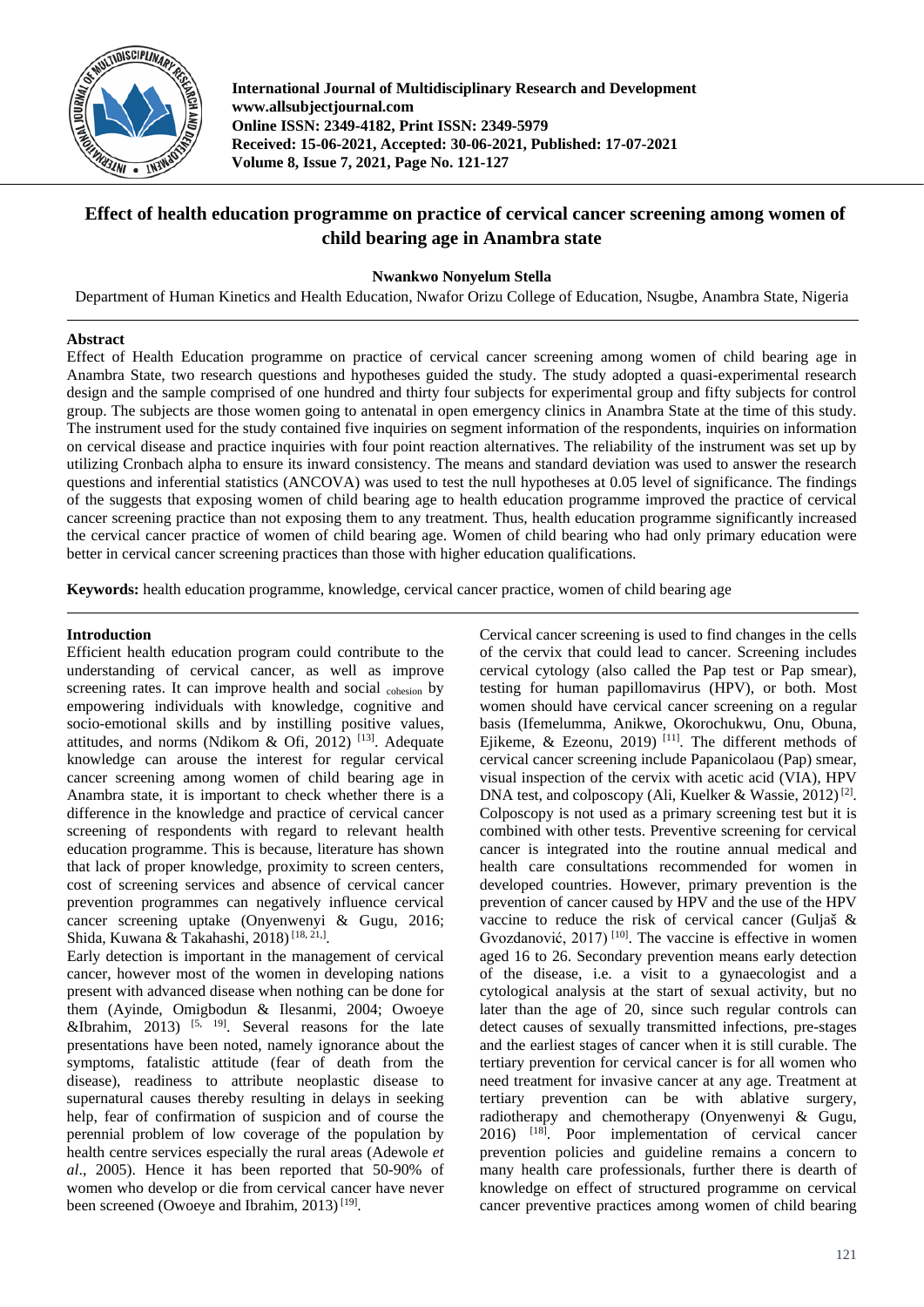age in Anambra State. A paradigm shift is thus advocated for primary, secondary and tertiary prevention measures for cervical cancer through health education. Findings from studies have suggested that unscreened women were at high risk of cervical cancer which had necessitated researchers to continue to investigate different reasons for non-screening among women (Oche et al., 2013)<sup>[17]</sup>. The American Cancer Society recommends that all women should begin cervical screening at age 21 years; a 3 year interval can be considered in the age group 21 to 29 years while women who have had the HPV vaccine should follow the screening recommendations for their age group (American Cancer Society, 2012; Oche et al., 2013)<sup>[3, 17]</sup>. Obročníková and Majerníková  $(2017)$ <sup>[16]</sup>. reported that the screening method of the conventional cervical cytology is a secondary prevention strategy for cervical cancer which allows an early detection and treatment of cervical precancerous lesions. Smears are taken by gynecologists and evaluated by approved cytology laboratories. During the first two years, the screening is cytology taken annually. Screening interval is prolonged to 3 years if the two consecutive cytological findings were negative. The screening is discontinued in women aged 64 years, whose last 3 consecutive smears were negative. Continuous care of primary health care workers, extending the screening programs, regarding health policies and system and changing people's behaviour and attitudes may positively affect the public health. Because of their role in the preventive health services, we should determine the knowledge levels of health care personnel through epidemiologic studies and take actions (Can *et al*., 2014). The advantages and benefits of cervical cancer prevention using Pap smear test has been demonstrated in countries where there are national screening programmes  $(WHO, 2018)$ <sup>[22]</sup>; hence had contributed immensely to the lowest incidence and prevalence of cervical cancer outcome. Also the cancer related morbidity, mortality have been reduced and the socio-economic, health burden of the society too. Meanwhile the high rate of late presentation of cases and the subsequent increase in the morbidity or mortality in cervical cancer in the developing world such as Nigeria may be attributed to lack of proper awareness, health education, poor health policies, traditional beliefs and other cultural implications (Mutyaba, Mmiro and Weiderpass, 2011; Ekine, West and Gani, 2015)<sup>[12, 8]</sup>. Therefore the objective of this study is to assess the effect of Health Education programme on practice of cervical cancer screening among women of child bearing age in Anambra State.

#### **Statement of the Problem**

The low level of information regarding prevention of cervical cancer by women seems to be affecting their knowledge of cervical cancer screening for early detection. It seems that they still ignore the occurrence and the likelihood of cervical cancer prevalence among women. Most women of child bearing age seem not to have enough understanding about cervical cancer screening centers and what they entail. Significant number of women, though aware of health risks in cervical cancer, still appears to ignore the preventive actions of cervical cancer screening. Failure of the early detection seems to have caused death in many instances which is more than deaths from other diseases. From all indications, the burden of cervical cancer is rising but with the early detection through screening and

structure health education, the disease needs not claim so many lives again. Some Nigerian women seem to present cases of cervical cancer at an advanced stage of the disease at which little or no therapy can be adopted. The rate of cervical malignant growth is depicted as the main source of gynecological diseases in Nigeria. Cervical malignant growth has accordingly become a genuine endemic issue which presents multidimensional difficulties to the populace, medical services experts, governments, advancement support organizations and corporate economies. In spite of the fact that it is preventable, screening and preventive acts of ladies in the state is restricted and little documentation is accessible. The low degree of data with respect to counteraction of cervical malignant growth by women is by all accounts influencing their insight into cervical disease evaluating for early recognition, hence the need to critically evaluate the effect of Health Education programme on practice of cervical cancer screening.

#### **Theoretical Framework**

The study was hinged on Health Belief Model (HBM) which gives models on how the conduct change measure is accepted to happen. The Health Belief Model (Figure 1) is a mental model that endeavors to clarify and anticipate wellbeing practices. The HBM is most broadly utilized health model and has been applied in various settings, including utilization of screening, acquiring inoculations, consistence with clinical regiments and reaction to disease side effects. The major constructs of the Health Belief Model as described by Fayanju, Kraenzle, Drake, Oka & Goodman  $(2014)$ <sup>[9]</sup> are perceived susceptibility, severity, benefits, barriers, and self-efficacy (middle column). Modifying factors (left column) affectthese perceptions, as do cues to action (right column). The combination of beliefs and cuesto action leads to behavior. Thus, in order to efficiently evaluate the effect of Health Education programme on practice of cervical cancer screening, the present study seeks to evaluate the pre-test and post-test mean cervical cancer screening practice scores of women of child bearing age exposed to health education programme and the mean cervical cancer screening practice scores of women of child bearing age of different education levels.



*Source: Fayanju, Kraenzle, Drake, Oka & Goodman (2014)* [19]

**Fig 1:** A representation of health belief model (hbm) research questions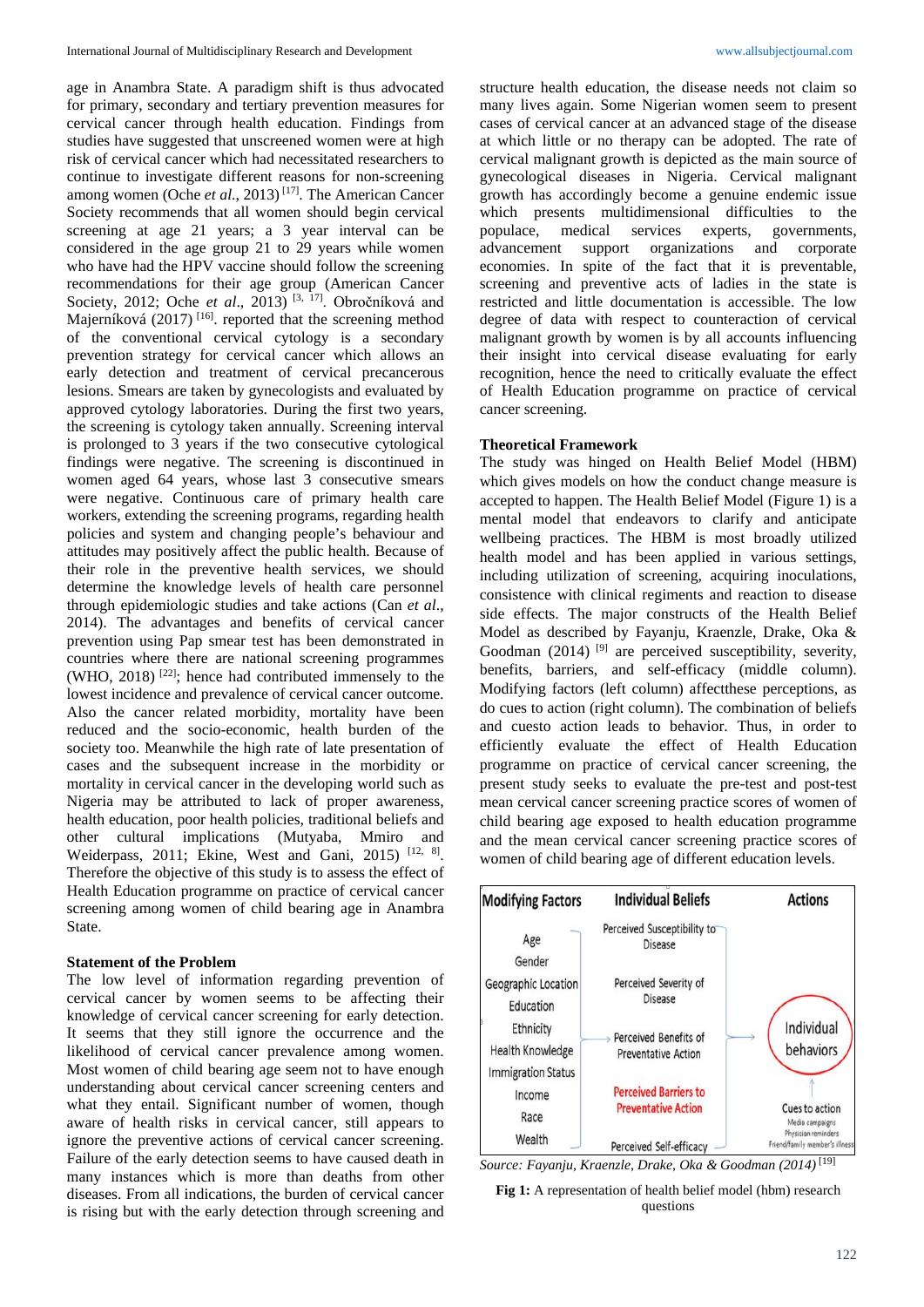The following were the research questions that guided the study.

- 1. What is the pretest and posttest mean cervical cancer screening practice scores of women of child bearing age exposed to health education programme and those in control group?
- 2. What is the pretest and posttest mean cervical cancer screening practice scores of women of child bearing age of different education levels exposed to health education programme and those not exposed?

#### **Hypotheses**

Specifically the following null hypothesis will guide the study.

- 1. There is no significant difference in the mean cervical cancer screening practice scores of women of child bearing age exposed to health education programme and those in control group
- 2. There is no significant difference in the mean cervical cancer screening practice scores of women of child bearing age of different education levels exposed to health education programme and those in control group.

#### **Methodology**

The examination embraced a quasi-experimental research design, it utilized pre-test post-test with control group. This semi exploratory plan was utilized on the grounds that irregular task of subjects was unrealistic in the investigation region. The investigation region is Anambra state and the populace for the examination comprised of all ladies of child bearing who enlisted for antenatal in open medical clinics in Anambra State within the time of this investigation. This classification of ladies were picked on the grounds that they are within the child bearing age bracket and are prone to cervical cancer. The example size for this examination comprised of 134 subjects for trial group and 50 subjects for control group. Multi stage sampling method was utilized for the examination. Simple random testing strategy was utilized to choose two senatorial zones out of the three senatorial zones in Anambra State. Purposive testing method was utilized to choose all open clinics since they are homogenous in qualities. Simple random sampling method was utilized to put the two clinics chose in each senatorial zone exploratory and control group. Simple random sampling was also utilized to choose antenatal days. The pregnant ladies who enlisted and went to antenatal facilities consistently in the four chose clinics during the time of study and who fulfilled the incorporation models partook in the examination. The instrument utilized for data collection was Cervical Cancer Knowledge and Practice Test Questionnaire (KNOCERC) the instrument was self created following audit of related writing. To guarantee the consistency of the instruments utilized for information gathering, the reliability co-efficient of the instrument was resolved. Pre-test was directed first and gathered followed by the Health Education Program. The post-test was given after the completion of the health education program and surveys. The ignorant respondents were approached to finish the survey by verbally reacting to inquiries within the sight of the research aides. The information created were examined utilizing mean and standard deviation which was utilized to respond to the exploration questions and Analysis of covariance is a general linear model which blends ANOVA and regression was utilized to test the null hypotheses at 0.05 level of significance in line with the research objectives.

#### **Results and Discussion**

**Research Question 1:** What is the pretest and posttest mean cervical cancer screening practice scores of women of child bearing age exposed to health education programme and those in control group?

**Table 1:** Pretest and Posttest Mean Cervical Cancer Screening Practice Scores and Standard Deviation of Women of Child Bearing Age Exposed to Health Education Programme and those in Control Group

|                                     | <b>Pre test</b> |                                         |           | Post test |         |  | Mean gain<br>score |  |
|-------------------------------------|-----------------|-----------------------------------------|-----------|-----------|---------|--|--------------------|--|
| Group                               | N               | mean                                    | <b>SD</b> | N         | mean SD |  |                    |  |
| Health Education<br>Programme Group |                 | 134   16.33   7.36   134   19.41   7.61 |           |           |         |  | 3.08               |  |
| Control Group                       | 50              | $\mid$ 15.46 $\mid$ 10.21 50 14.229.52  |           |           |         |  | $-1.24$            |  |

Table 1 shows that the pretest and posttest mean cervical cancer screening practice scores of women of child bearing age exposed to health education programme and those in control group were 16.33 and 19.41; and 15.46 and 14.22 respectively. The mean gain score for those exposed to health education programme was 3.08 while those in control group had a mean loss of 1.24. This suggests that exposing women of child bearing age to health education programme improved the practice of cervical cancer screening practice than not exposing them to any treatment. The findings of the study ravelled to a large extent positive effect of health education programme on practices of cervical cancer screaming of the subjects. The improved practice of cervical cancer screening uptake of the subjects as reported was not a surprise and can be worked to improve learning offered by health education programme. This was to establish that there is a positive link between increase health knowledge and resultant improved health practices. The result was similar to the findings of Nyamambi, Murenda, Simanda and Mazinyane  $(2020)$ <sup>[15]</sup>. whose the results showed that most programmes to improve knowledge of cervical cancer and screening services. Also, Al-amro, Gharelbeh and Owe's (2020) [1] . advocated for a structured screening programmes implemented in collaboration national partners and institutions to decrease the incidence of cervical cancer. There was a significant difference in mean cervical cancer practice scores of women of child bearing age exposed to health education programme and those in control group. Thus, health education programme significantly increased the cervical cancer practice of women of child bearing age. This finding showed that women of child bearing age exposed to health education programme had meter cervical cancer screening knowledge scores when compared to the findings of the study done in Ethiopia (Aweke, Ayanto & Ersado,  $2017$ )<sup>[4]</sup>. This could potentially be attributes to structured health education on knowledge and practice of cervical cancer screening.

**Research Question 2:** What is the pretest and posttest mean cervical cancer screening practice scores of women of child bearing age of different education levels exposed to health education programme and those not exposed?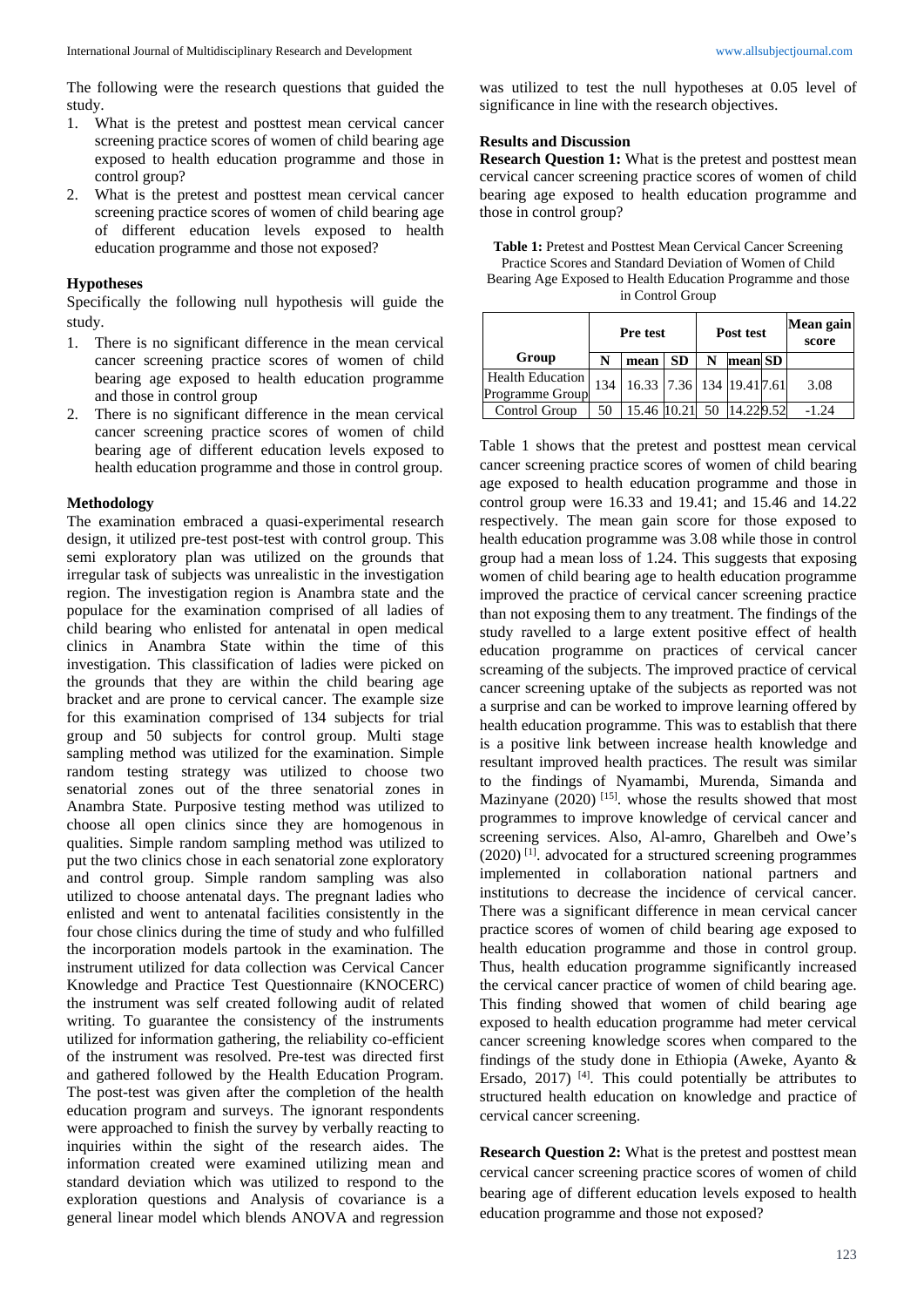| <b>Educational levels</b>  | <b>Pre test</b> |             |           | Post test |       |           | Mean gain score |
|----------------------------|-----------------|-------------|-----------|-----------|-------|-----------|-----------------|
|                            | N               | <b>Mean</b> | <b>SD</b> | N         | Mean  | <b>SD</b> |                 |
| Health education programme |                 |             |           |           |       |           |                 |
| group:                     |                 |             |           |           |       |           |                 |
| Primary                    | 8               | 15.87       | 12.90     | 8         | 24.88 | 11.91     | 9.01            |
| Secondary                  | 33              | 16.91       | 8.77      | 33        | 21.42 | 8.31      | 4.51            |
| Tertiary                   | 93              | 16.16       | 6.22      | 93        | 18.23 | 6.60      | 2.07            |
| Control group:             |                 |             |           |           |       |           |                 |
| Primary                    | 6               | 13.00       | 10.92     | 6         | 13.83 | 11.91     | 0.83            |
| Secondary                  | 31              | 15.65       | 10.73     | 31        | 15.83 | 9.37      | 0.18            |
| Tertiary                   | 13              | 16.15       | 9.16      | 13        | 11.92 | 9.09      | $-4.23$         |
| Total:                     |                 |             |           |           |       |           |                 |
| Primary                    | 14              | 14.64       | 11.73     | 14        | 20.14 | 12.77     | 5.50            |
| Secondary                  | 64              | 16.30       | 9.71      | 64        | 18.44 | 9.30      | 2.14            |
| Tertiary                   | 106             | 16.16       | 6.59      | 106       | 17.45 | 7.20      | 1.29            |

Table 2: Pretest and Posttest Mean Cervical Cancer Screening Practice Scores and Standard Deviation of Women of Child Bearing Age of Different Educational Levels Exposed to Health Education Programme and those in Control Group

Table 2 shows pretest, posttest mean cervical cancer screening practice scores and mean gain scores of child bearing age based on their treatment groups and education levels. Women of child bearing age with primary education has the lowest pretest mean cervical cancer screening practice score of 14.64 but the highest posttest mean score of 20.14 and mean gain score of 5.50. Conversely, those with secondary and tertiary education who had higher and about equal pretest mean scores of 16.30 and 16.16, and posttest mean scores of 18.44 and 17.45 respectively fell lower than those with primary education in mean gain scores. In terms of their mean cervical cancer screening practice scores based treatment groups and educational levels, women with primary education who were exposed to health education programme had the lowest pretest score of 15.87 but had the highest posttest score of 24.88 as well as the highest gain score of 9.01. On the other hand, those with secondary education who had the highest pretest mean score had a lower post test score of 21.42 and a gain score of 4.51. Those with highest educational level (tertiary education) who had the second highest pretest mean score (Mean = 16.16) had the lowest posttest score of 18.23 and mean gain score of 2.07. For those in control group, women who had primary, secondary and tertiary education had pretest mean scores of 13.00, 15.65 and 16.15 and posttest mean scores of 13.83, 15.83 and 11.92 respectively. The mean gain scores of those with primary and secondary education were 0.83 and 0.18 and mean loss of -4.23 for those with tertiary education. These results show that women of child bearing of all levels of education exposed to health education programme benefitted from the treatment compared to their counterparts in control group. However, those with primary education improved more in cervical cancer screening practices compared to others. The results of this study

showed that women of child bearing age who had only primary education were generally better in cervical cancer screening practices than those with higher education qualification. The findings also revealed that women of child bearing of all levels of education exposed to health education programme benefited from the treatment compared to their counterparts in control group. However, those with primary education improved more in screening practices compared to others. Nwankwo, Aniebue, Aguwa, Anarado and Agunwah (roll) reported that cervical cancer awareness and practices significantly varied with the level of educational attachement. This finding were at variance with that of Eke, Eke, Nwosu, Akabuike, Ezeigwe and Okoye  $(2012)$ <sup>[7]</sup>. who recorded that educational level, age and material status do not affect the practice of cervical cancer screening practices in Nigeria. This study also revealed that women of child bearing age that attained tertiary. Education had a mean gain of 1.29 which was significantly lower than their counterpart with formulating education who had a mean score of 5.50 in cervical cancer practice score. Similarly, those with tertiary education were significantly lower than those with secondary education who had mean score of 2.14. This mixed outcome could be explained in line with the opinion of Santos, Sa'couto and Hesphanhol (2017) <sup>[20]</sup> who advocate improvement of overall patients health literacy irrespective of their educational levels. This is because literacy is a relevant determinant of individual health and a public health priority.

**Hypothesis 1:** There is no significant difference in the mean cervical cancer screening practice scores of women of child bearing age exposed to health education programme and those in control group.

**Table 3:** Summary of Analysis of Covariance of Child Bearing Mothers' Mean Cervical Cancer Practice Scores by Treatment Groups

| <b>Source of variation</b> | Type iii sum of squares | DF  | <b>Mean square</b> |        | P-value | <b>Decision</b> |
|----------------------------|-------------------------|-----|--------------------|--------|---------|-----------------|
| Corrected model            | 2766.631                | ◠   | 1383.315           | 24.165 | .000    |                 |
| Intercept                  | 4225.121                |     | 4225.121           | 73.808 | .000    |                 |
| Pretest practice scores    | 1785.636                |     | 1785.636           | 31.193 | .000    |                 |
| Groups                     | 858.010                 |     | 858.010            | 14.988 | .000    |                 |
| Error                      | 10361.369               | 181 | 57.245             |        |         |                 |
| Total                      | 72744.000               | 184 |                    |        |         |                 |
| Corrected total            | 13128.000               | 183 |                    |        |         |                 |

The data in table 3 shows that there was a significant difference in mean cervical cancer practice scores of women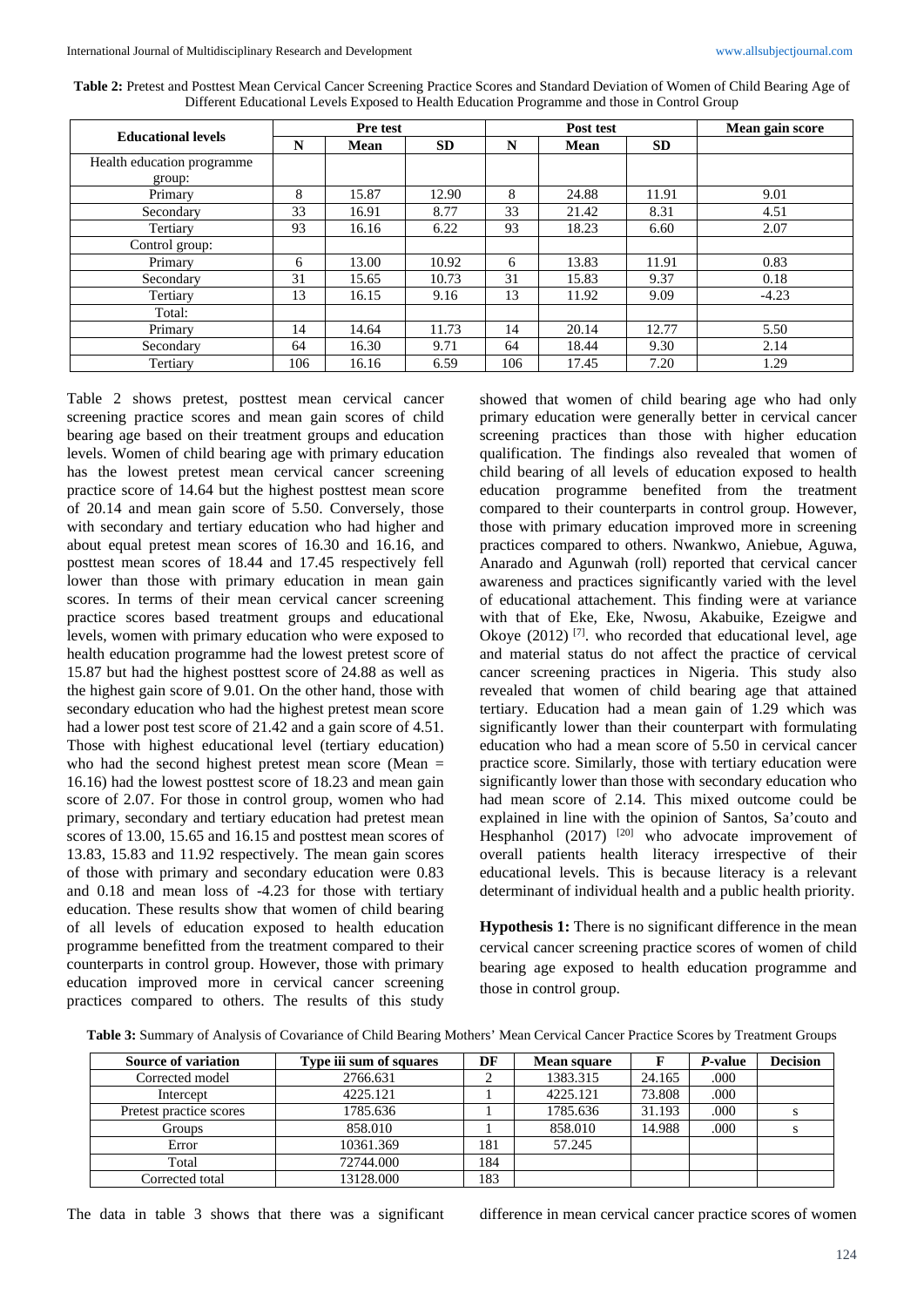of child bearing age exposed to health education programme and those in control group, *F* (1,181) = 14.988, *P*<0.05. The null hypothesis was rejected. Thus, health education programme significantly increased the cervical cancer practice of women of child bearing age.

**Hypothesis 2:** There is no significant difference in the mean cervical cancer screening practice scores of women of child bearing age of different education levels exposed to health education programme and those in control group.

**Table 4:** Summary of Analysis of Covariance of Child Bearing Mothers' Mean Cervical Cancer Practice Scores by Treatment Groups and Educational Levels

| Source of variation       | <b>Type III Sum of squares</b> | Df           | mean square | F      | <i>P</i> -value | <b>Decision</b> |
|---------------------------|--------------------------------|--------------|-------------|--------|-----------------|-----------------|
| Corrected Model           | 3359.885a                      | <sub>6</sub> | 559.981     | 10.147 | .000            |                 |
| Intercept                 | 4209.232                       |              | 4209.232    | 76.272 | .000            |                 |
| Pre Practice Scores       | 1772.771                       |              | 1772.771    | 32.123 | .000            |                 |
| Groups                    | 1085.130                       |              | 1085.130    | 19.663 | .000            | S               |
| <b>Education Levels</b>   | 389.717                        |              | 194.858     | 3.531  | .031            |                 |
| Groups * Education Levels | 51.391                         |              | 25.696      | .466   | .629            | <b>NS</b>       |
| Error                     | 9768.115                       | 177          | 55.187      |        |                 |                 |
| Total                     | 72744.000                      | 184          |             |        |                 |                 |
| Corrected Total           | 13128.000                      | 183          |             |        |                 |                 |

The results presented in table 4 shows that there was a significant difference in mean cervical cancer screening practice scores of women of child bearing age of different educational levels,  $F(2,177) = 3.531$ ,  $P<0.05$ . There, the null hypothesis was rejected. Table 5 shows simple contrast to ascertain the group that differed significantly from the other. However, there is no significant interaction between treatment and educational levels on the women's cervical cancer screening practice,  $F(2,177) = 0.466$ ,  $P > 0.05$ . The plots of means of cervical cancer screening practice scores of women of child bearing by treatment groups and different educational levels displayed in figure 4 shows no interaction effect. To ascertain which group was significantly different from the other, simple contrast test was conducted and displayed in table 5.

The result shows that women of child bearing age with primary and secondary education were not significantly different in terms of mean cervical cancer practice scores.

However those that attained tertiary education were significantly lower than those with only primary education in cervical cancer practice score. Similarly, those with tertiary education were significantly lower than those with secondary education.

| <b>Table 5:</b> Simple Contrast for main effect of education levels on |
|------------------------------------------------------------------------|
| mean cervical cancer practice scores of women of child bearing         |
| age                                                                    |

|                           | <b>Educational levels</b> | <b>Contrast</b><br>estimate |      | <b>P-value</b> Decision |  |
|---------------------------|---------------------------|-----------------------------|------|-------------------------|--|
| Secondary vs.<br>Primary  | $(18.271 - 19.984)$       | $-1.713$                    | .440 | NS                      |  |
| Tertiary vs.<br>Primary   | $(15.050 - 19.984)$       | $-4.934$                    | .033 | S                       |  |
| Secondary vs.<br>Tertiary | $(18.271 - 15.050)$       | 3.221                       | .027 | S                       |  |



**Fig 2**: Mean plots of cervical cancer screening practice scores of women of child bearing age by treatment groups and educational levels showing no significant interaction effect.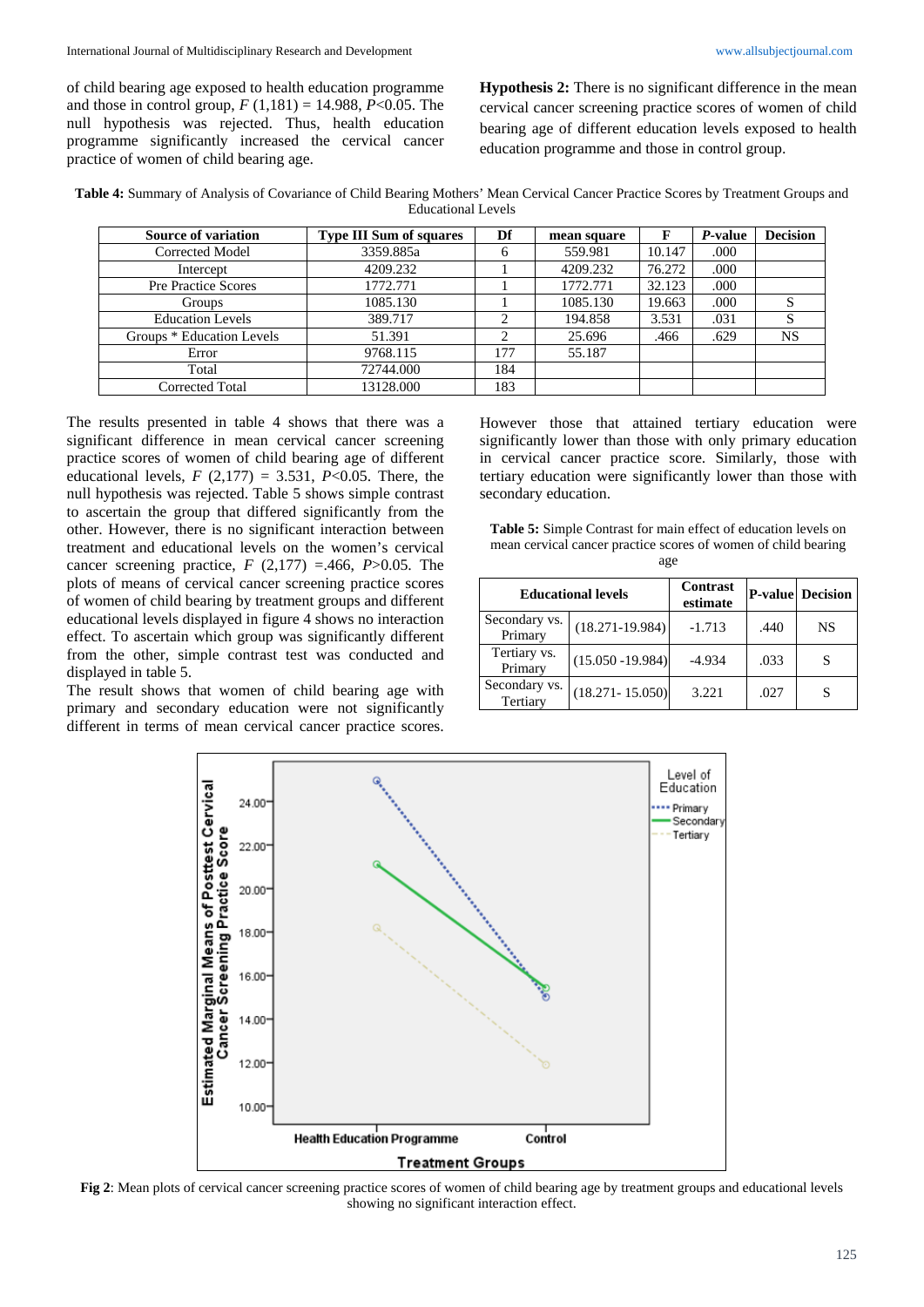## **Implication of Findings**

The findings of this study will be of immense benefit to Federal, States and Local Government. This study will encourage the provision of government supported cervical cancer screening and treatment programs for vulnerable population. Provide coverage for clinical preventive services such as cervical cancer screening and comprehensive health education programme. Power point teaching can be provided by government as an effective measure to increase the knowledge and practice during antenatal and postnatal visits. Because women of child bearing with highest educational level had higher cervical cancer screening knowledge compared to those with the lower levels of education, health educators can plan the goal of pap smear screening of cervical cancer taking cognisance of patients educational level, enhance the educator patient relationship and sense of well being to the patient through the development of mutually agreed screening goals. Above all, the findings of the study would help to expand the scientific body of professional knowledge up on which further research on cervical cancer screening knowledge of women can be conducted.

## **Recommendations**

- 1. Research is recommended that will look at the sociocultural factors and service related factors affecting cervical cancer screening practice.
- 2. Educate women about screening to reduce the negative attitude of embarrassment attached to the procedure. Cervical cancer screening services should be integrated with other health services so that women accessing various health services can also be able to access cervical cancer information and screening services.

#### **Conclusions**

The study revealed that knowledge of cervical cancer screening among the respondents was high and health education programme significantly increased the cervical cancer screening practice of women of child bearing age. This indicates that most women may have a high level of the general knowledge about the disease but no knowledge of the disease itself or its progression. The knowledge of cervical cancer, knowledge of cervical cancer screening and knowledge of modes of prevention of cervical cancer are critical in determining cervical cancer screening uptake among the women. It is thus concluded that exposing women of child bearing age to health education programme improved the cervical cancer screening practice than not exposing them to any treatment. With adequate knowledge of cervical cancer and a positive perception of cervical cancer screening, utilisation of cervical cancer screening services is uniform among women of all parity level. Specifically, the study showed that women of all parity levels benefitted from the health education programme except those with 7-9 children whereas those with  $4 - 6$ children benefitted most from the health education programme.

# **References**

1. Al-amro SQ, Gharaibeh MK, Oweis AI. Factors Associated with Cervical Cancer Screening Uptake: Implications for the Health of Women in Jordan. Infectious Diseases in Obstetrics and Gynecology, 2020.

- 2. Ali F, Kuelker R, Wassie B. "Understanding cervical cancer in the context of developing countries," Annals of Tropical Medicine and Public Health,2012:5:1:3–15.
- 3. American Cancer Society. Cancer Facts & Figures<br>2012. Retrieved 30/06/21 from. 2012. 2012. Retrieved 30/06/21 from, 2012. https://www.cancer.org/research/cancer-factsstatistics/all-cancer-facts-figures/cancer-facts-figures-2012.html
- 4. Aweke YH, Ayanto SY, ErsadoTL. Knowledge, attitude and practice for cervical cancer prevention and control among women of childbearing age in Hossana Town, Hadiya zone, Southern Ethiopia: Communitybased cross-sectional study. *PloS one*,2017:12: (7):181- 215.
- 5. Ayinde OA, Omigbodun AO, Ilesanmi AO. Awareness of cervical cancer, Papanicolaou's smear and it's utilisation among female undergraduates in Ibadan. *Afr J Repro Health*,2004:8: (1):68-80.
- 6. Can H, Erdem O, Oztekin C, Celik SB, Onde M. Are primary health care workers aware of cervical cancer risk? *Asian Pac J Cancer Prev*.,2014:15: (1):6669- 6671.
- 7. Eke NO, Eke CO, Nwosu BO, Akabuike JC, Ezeigwe CO, Okoye SC. Cervical cancer screening by female workers in South East Nigeria. *Afrimedic Journal*,2012:3: (2):11-15.
- 8. Ekine AA, West OL, Gani O. Awareness of female health workers and non health workers on cervical cancer and cervical cancer screening: south–south, Nigeria. *Int J Med Sci Clin Inventions*,2015:2: (2):713- 725.
- 9. Fayanju OM, Kraenzle S, Drake BF, Oka M, Goodman MS. Perceived barriers to mammography among underserved women in a Breast Health Center Outreach Program. The American Journal of Surgery,2014:208: (3):425-434.
- 10. Guljaš Slivečko I, Gvozdanović Z. Knowledge and Behaviour of Female Students in Relation to Cervical Cancer Prevention. *Croat Nurs J,* 2017:1: (1):39-49.
- 11. Ifemelumma CC, Anikwe CC, Okorochukwu BC, Onu FA, Obuna JA, Ejikeme BN, Ezeonu OP. Cervical cancer screening: assessment of perception and utilization of services among health workers in low resource setting. International journal of reproductive medicine, 2019, 2019.
- 12. Mutyaba T, Mmiro FA, Weiderpass E. Knowledge, attitudes and practices on cervical cancer screening among the medical workers African Health Sciences,2011:11: (1):57-66.
- 13. Ndikom CM. Ofi BA. Awareness, perception and factors Affecting utilization of cervical cancer screening services among women in Ibadan, Nigeria: a quantitative study: Reproductive Health,2012:9: (1):11- 19.
- 14. Nwankwo KC, Aniebue UU, Aguwa EN, Anarado AN, Agunwah E. Knowledge attitudes and practices of cervical cancer screening among urban and rural Nigerian women: a call for education and mass screening. European journal of cancer care, 2011:20: (3):362-367.
- 15. Nyamambi E, Murendo C, Sibanda N, Mazinyane S. Knowledge, attitudes and barriers of cervical cancer screening among women in Chegutu rural district of Zimbabwe. Cogent Social Sciences, 2020:6: